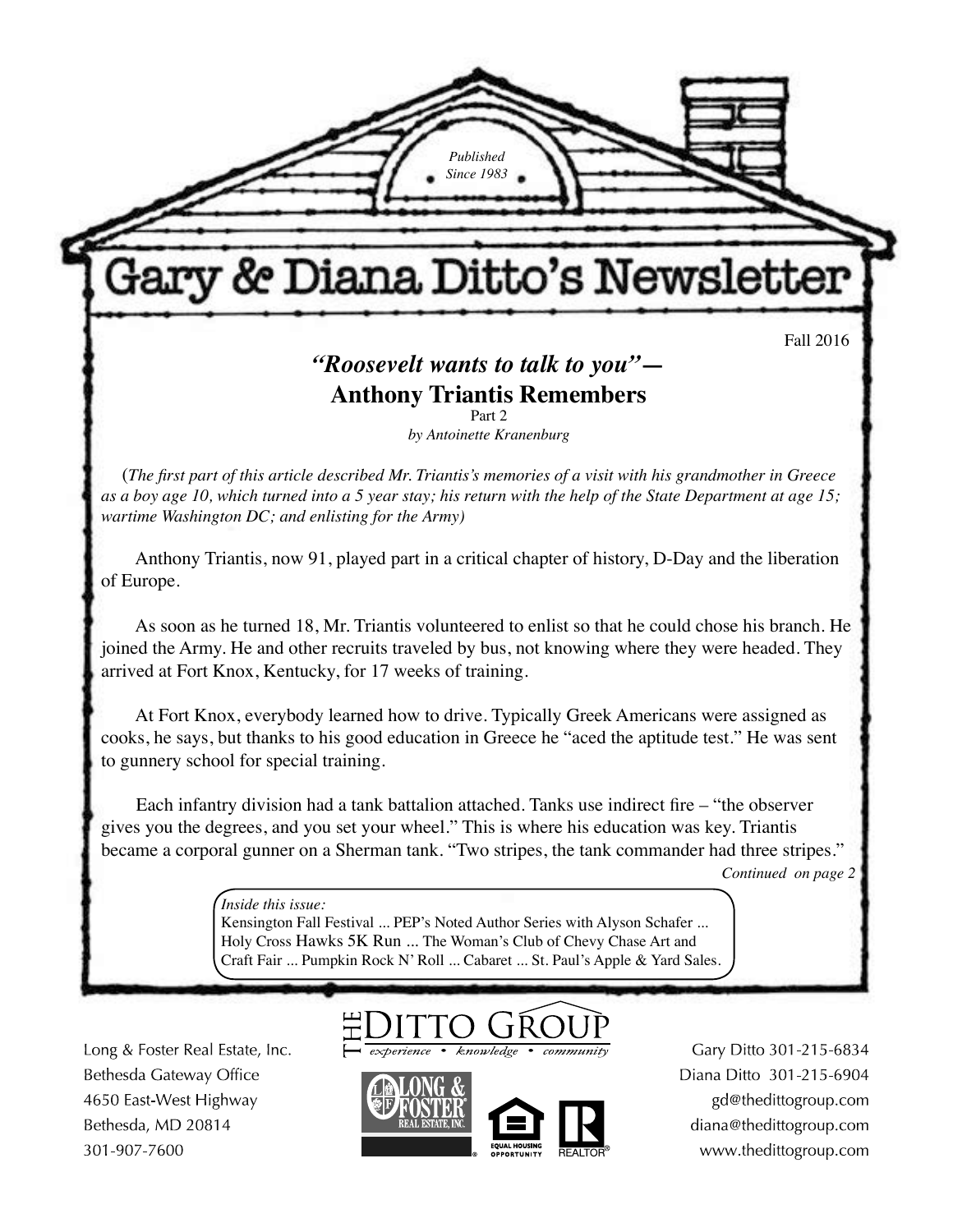

 *Third Platoon - Cpl. Triantis,.{the tallest} front row, right* 

Triantis was with the Third Platoon, Company "C", 745th Tank Battalion— the gunner of a five- man tank crew. The five came from across the country. He remembers that " the tank commander was a New York slick, the gunner (Triantis) a DC Greek, the loader was from Alabama, the driver downstairs came from California, and the assistant driver was a big Swede from Wisconsin.

"I lived in that seat eleven months, from D-Day to VE Day. Behind me the commander."

From Fort Knox they went to Southern England for training for D-Day. They practiced landing the LST – Landing Ship Tank, day after day, going out to sea and returning at the end of the day.

He especially remembers one day when they were out practicing landing. "The English girls were preparing a party for when they got back. That was what all the boys were talking about."

But this time they did not turn back. Instead, fast boats came out to them, and priests gave communion to those who wanted it. They were told, "Roosevelt wants to talk to you." They listened to the president on a recording.

He remembers that the sky was black with bombers hitting Normandy. This time they kept going. It was D-Day.

They landed at Pointe du Hoc. He was not in the first wave. They landed behind the GIs and blew out a track on a mine. Right away, he says, they brought another tank. The rangers had taken a cliff, Pointe du Hoc, between Omaha and Utah beach.

 From Normandy Beach, they went over the cliffs, and then the hedgerows of Normandy, "making a beeline for Paris." However, they stopped outside Paris. Instead, Charles De Gaulle, General of the Free French, entered liberated Paris the next day, August 26, 1944.

The American soldiers were to be relieved from the fronts and expected to be headed for rest. Instead, Triantis remembers, there was a big speech, and they were headed to Northern France. He explains that the Germans knew that the veterans were withdrawing and would be replaced by green troops. By then, at age nineteen, he was a veteran.

At home, pinned to the wall in the den, below the formal 1920s photo of his parent's wedding in North Carolina, is a black and white photo of Anthony Triantis, 19 years old, on top of his Sherman tank, next to a damaged house somewhere in Northern France, Belgium, or Germany.

He says they had found a camera and tried it out, taking pictures until the film ran out. Mr. Triantis graciously let us use the photo.



 *A photo of 19 year old Tony Triantis sitting on top of his Sherman tank.*

He also remembers running past a concentration camp and how the prisoners came out to cheer. Some prisoners beat up the prison guards and they let them. But the prisoners were very weak. Everyone went to see the gas chambers, to be a witness.

When they reached Sudetenland, in western Czechoslovakia, they were guarding German prisoners of war. He explains that the ethnic German village women, cooked for the POWs, who did not eat the GI food.

He still can't quite believe one incident. One time Triantis was with 10 or 20 men, kids and old men "looking at my little grease gun, passing it around." German housewives were making the coffee and they were waiting for the women to bring them food. Suddenly — "I don't believe it happened"— someone threw the grease gun back to him, saying "Officer coming!" It still amazes him.

In Czechoslovakia, they met the Russians, a touchy moment. They were stopped at a bridge over a stream to wait for the Russians. Patrols were going out looking for them and then one came back "Man, they are coming and everyone is drunk!" The Russians came up to the bridge saying "Stoy" (stop) with guns drawn. Then, fortunately, they recognized the different American uniform.

Mr. Triantis keeps a binder with a printout of "History Of the 745th Tank Battalion, August 1942 to June 1945" by Harold D. Howenstine. It includes an outline of their many historic battles – Mons, Aachen, Ardennes, Battle of the



Bulge, Remagen Bridge, through the Harz into Czechoslovakia – and the commendation of the Third Platoon, Company C, 745th Tank Battalion for outstanding performance of duty in action.

*The emblem of the 745th — a 7 petalled lotus, 4 sided square and 5 pointed star.*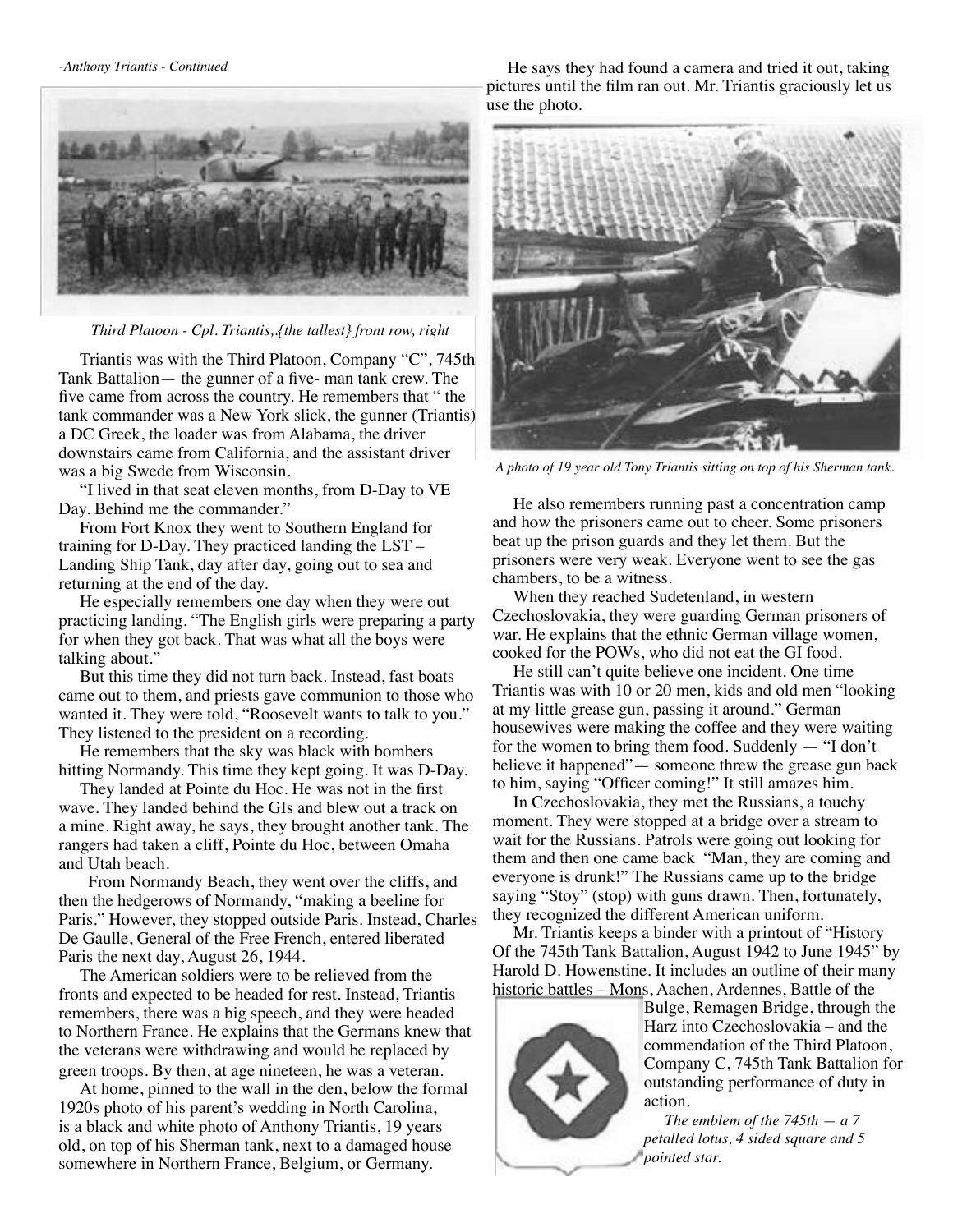The commendation highly praised the Platoon: its "indomitable spirit, resourcefulness, and exemplary devotion to duty … contributed appreciably to clearing the battalion path of advance by routing a superior enemy force estimated at regimental strength and seizing approximately 1100 prisoners. By command of Brigadier General Andrus."

Framed along with the emblem of the 745th Tank battalion are two Bronze Stars and several other medals that Mr. Triantis was awarded, although he says he only found out about the medals in the 1980s.

After the war, Mr. Triantis and two others opened the Mecca Grill in Alexandria at King Street and Royal Street. He says his father was disappointed that he did not finish college.

In Alexandria, he met many types of Americans, including country people and mountaineers.

The Juke box plaid all country music. They expanded into an empty shoe store next door and sold carryout fried chicken. After 7 or 8 years, they sold the Grill. The historic building was torn down for development.

After that he made a living driving buses and limousines. In winter he was a bus driver all over Virginia. In the summer he was a tour guide for Metro; being a tour guide was his passion.

He moved to Capitol View in Silver Spring from Alexandria 42 years ago. His two daughters, Maria and Lena, were born here. His son from his first marriage is in his sixties. He has grown great-grandkids.

He finally retired when his boss asked him, "Do you know you're 67, 68?" "I know." "You are not supposed to be driving." Not long ago he gave up driving because of his eyesight, but he gets together with Greek friends for coffee at the Westfield Wheaton food court every day.

### **Kensington Fall Festival**

Sunday, October 16th, 11 a.m. to 4 p.m. Howard Avenue

Celebrate the start of fall at the second annual Kensington Fall Festival in Old Town Kensington! There will be vendors of handmade unique crafts, antiques and vintage goods, live music, entertainment for kids, food trucks, and fun.

Festival sponsors are the Old Town Kensington Merchants Association and the Kensington Business District Association. For the schedule and updates check kensingtonfallfestivalmd.com.

#### E-Mail Updates from The Ditto Group— Sign up for either or both of these updates:

• Our Monthly Sold Reports, sent via e-mail

- Our weekly "Open House" e-mail
- 

You choose what to sign up for and you can always unsubscribe. Sign up on our home page: www.thedittogroup.com.

For dates and news of more events, be sure to visit the Community Activities Calendar on the web site:

#### www.thedittogroup.com

Gary and Diana Ditto's Newsletter welcomes ideas and news items from community members. Many thanks to Anthony Triantis for sharing his memories and photo. The editor is Antoinette Kranenburg of Kensington, assisted by Cherry Wunderlich.

#### PEP*PEP's Noted Author Series welcomes*

**Alyson Schafer**<br>The Joys and Fears of the Teen Years, Thursday, Nov. 17, 7:30 – 9 p.m. at Landon School, Mondzac Performing Arts Center, 6101 Wilson Lane, Bethesda, MD 20817

 **Moving from Conflict to Cooperation**, Friday, Nov. 18, 9:45 – 11:15 a.m. at Bradley Hills Presbyterian Church, 6601 Bradley Blvd, Bethesda, MD 20817.

 Tickets for each event are \$35. For information and tickets, visit www.PEPparent.org or call 301-929-8824



**A big thank you** to all who made the *Kensington Train Show* such a wonderful community event — the large numbers of children, parents, and grandparents who came out to enjoy the trains and the numerous volunteers, including the National Capital Trackers, members of the Kensington Historical Society and the Noyes Library Foundation, railroad storyteller and singer Matthew Dodd, GIGS guitar studio, JennyCakes Bakery, Scout Troop 439, the Town of Kensington, and all who made the event possible.

This wonderful show returns next year the weekend after Labor Day—September 9 and  $10, 2017$  — save the dates!

#### **Apple & Yard Sales**



Wednesday to Saturday, October 19 to 22, 2016 St. Paul's United Methodist Church 10401 Armory Avenue, Kensington

Apples in several varieties, jams, and apple cider will be on sale, along with the Yard Sale on Friday and Saturday.

Kensington Arts Theatre presents

*Cabaret* Kensington Town Hall / Armory 3710 Mitchell Street, Kensington

*S*et in post World War I Berlin—a time of economic depression, underground avant-garde culture, and the rise of the Nazis—*Cabaret* is a provocative musical and a classic.

Performances are October 28, 29; November 4, 5, 6 (Sunday); 11, 12, 13 (Sunday); and 18 and 19. Evening shows are at 8:15 p.m. and Sunday shows at 2 p.m. For information and tickets. please go to www.katonline.org.

### **Art and Craft Fair**

*The Woman's Club of Chevy Chase* Saturday, October 29, 10 a.m. to 5 p.m. 7931 Connecticut Avenue, Chevy Chase



Make a start on your holiday shopping! Local artisans will exhibit and sell unique handmade items. A light breakfast and lunch will be served. Admission and parking are free. Fair proceeds will benefit local

charities. Please contact Mary Ourand at

301-652-8480 or wcccmd@hotmail.com with any questions.

**First Annual Hawks 5K Run & 1K Fun Run/Walk** Saturday, October 29th, 8:30 a.m. Holy Cross Elementary School 4900 Strathmore Ave, Garrett Park

Come out to run and in support! Part of the proceeds will go to the *Cup of Joe Project*, which provides bagged meals for 1,000 DC homeless daily. Visit www.hcross.org to register or donate..